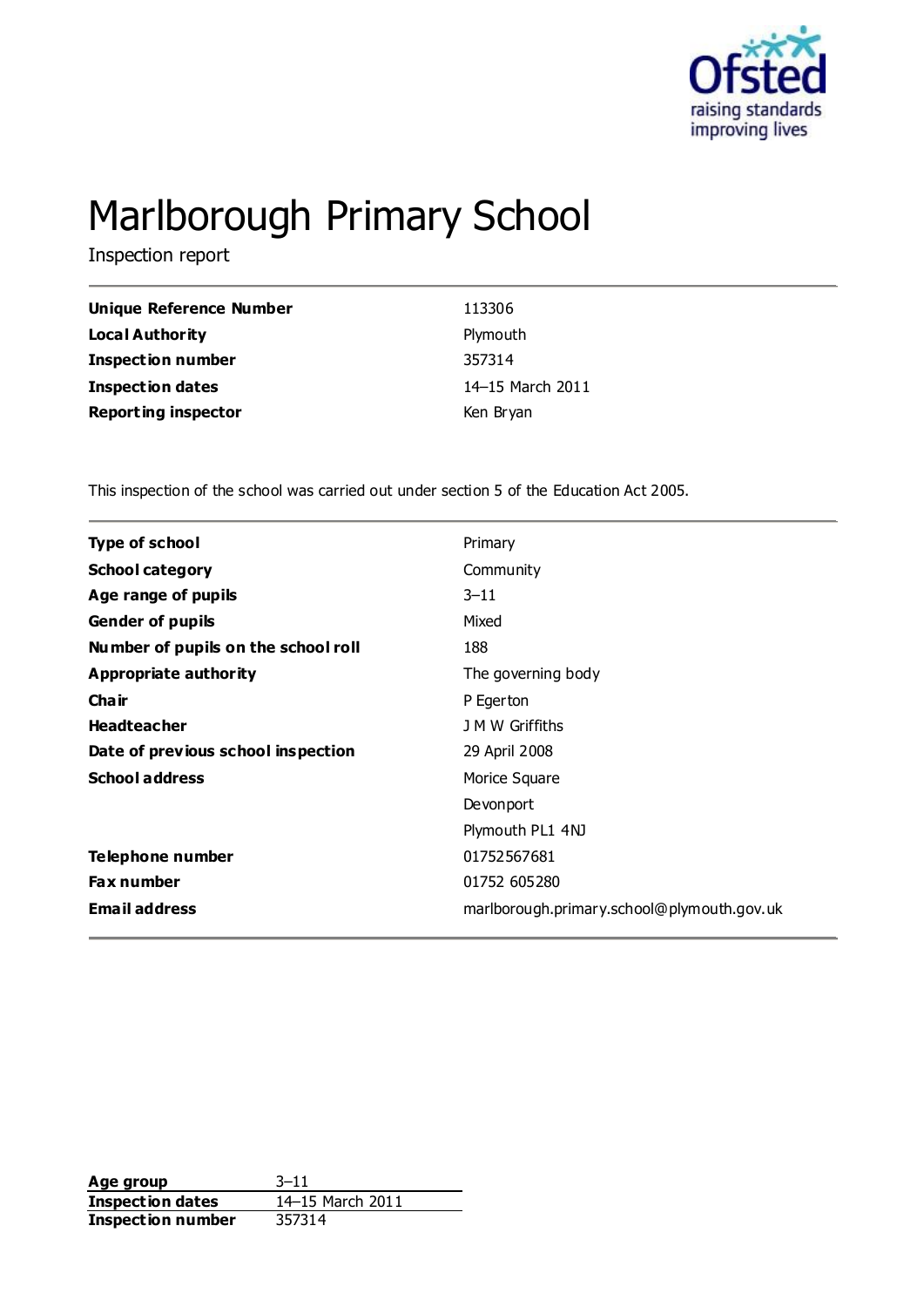The Office for Standards in Education, Children's Services and Skills (Ofsted) regulates and inspects to achieve excellence in the care of children and young people, and in education and skills for learners of all ages. It regulates and inspects childcare and children's social care, and inspects the Children and Family Court Advisory Support Service (Cafcass), schools, colleges, initial teacher training, work-based learning and skills training, adult and community learning, and education and training in prisons and other secure establishments. It assesses council children's services, and inspects services for looked after children, safeguarding and child protection.

Further copies of this report are obtainable from the school. Under the Education Act 2005, the school must provide a copy of this report free of charge to certain categories of people. A charge not exceeding the full cost of reproduction may be made for any other copies supplied.

If you would like a copy of this document in a different format, such as large print or Braille, please telephone 0300 123 4234, or email **[enquiries@ofsted.gov.uk](mailto:enquiries@ofsted.gov.uk)**.

You may copy all or parts of this document for non-commercial educational purposes, as long as you give details of the source and date of publication and do not alter the documentation in any way.

To receive regular email alerts about new publications, including survey reports and school inspection reports, please visit our website and go to 'Subscribe'.

Royal Exchange Buildings St Ann's Square Manchester M2 7LA T: 0300 123 4234 Textphone: 0161 618 8524 E: **[enquiries@ofsted.gov.uk](mailto:enquiries@ofsted.gov.uk)**

W: **[www.ofsted.gov.uk](http://www.ofsted.gov.uk/)**

© Crown copyright 2011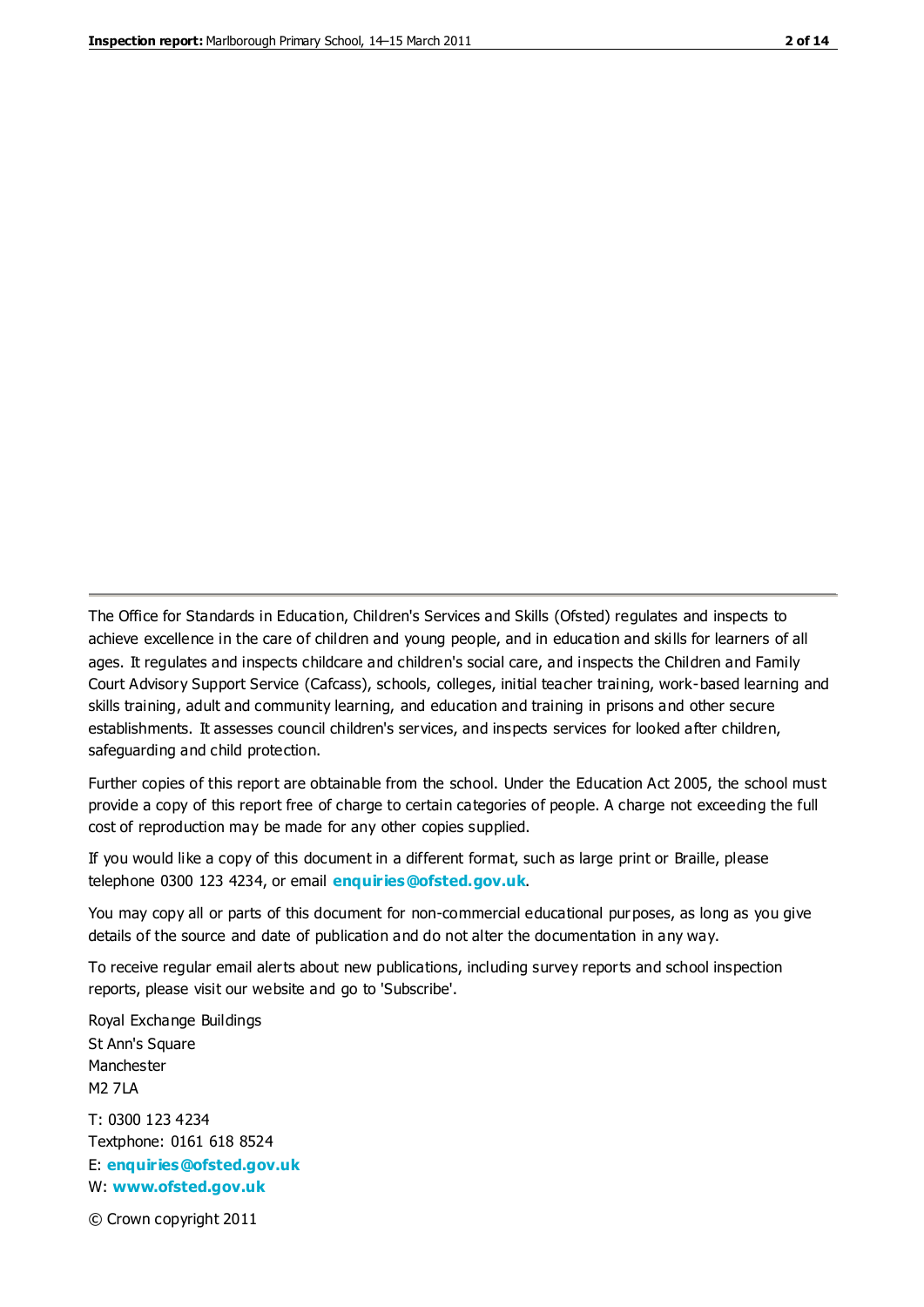## **Introduction**

This inspection was carried out by three additional inspectors. They observed 11 lessons taught by nine teachers. They met with a member of the governing body, senior and middle leaders and groups of pupils. They observed the school's work and looked at documentation such as the school's development plan, external monitoring reports, information on pupils' progress, attendance data, targets for pupils identified as having special educational needs and/or disabilities and curriculum plans. In addition, questionnaires from 58 parents and carers, and others from staff and pupils were analysed.

The inspection team reviewed many aspects of the school's work. It looked in detail at a number of key areas.

- How is the school tracking the rates of pupils' progress and attainment across the school but especially in Key Stage 1?
- How successful are the initiatives and strategies to accelerate progress and raise attainment in Key Stage 1, and for boys and for higher-attaining pupils across the school?
- $\blacksquare$  How effective are the senior and middle leaders in monitoring and evaluating the quality of provision and its impact on pupils' achievement?
- How effective are the school's procedures to improve pupils' attendance?

# **Information about the school**

Marlborough is a smaller than average primary school. Most pupils live in the immediate area and the vast majority are of White British heritage. There are very few pupils speaking English as an additional language but this number is increasing. The proportion of pupils known to be eligible for free school meals is well above the national average. The percentage of pupils who have special educational needs and/or disabilities, including those with a statement of special educational needs, is also well above average and increasing. During the inspection, the pupils were participating in 'Science Week' activities with most of the school visiting a zoo on the second day.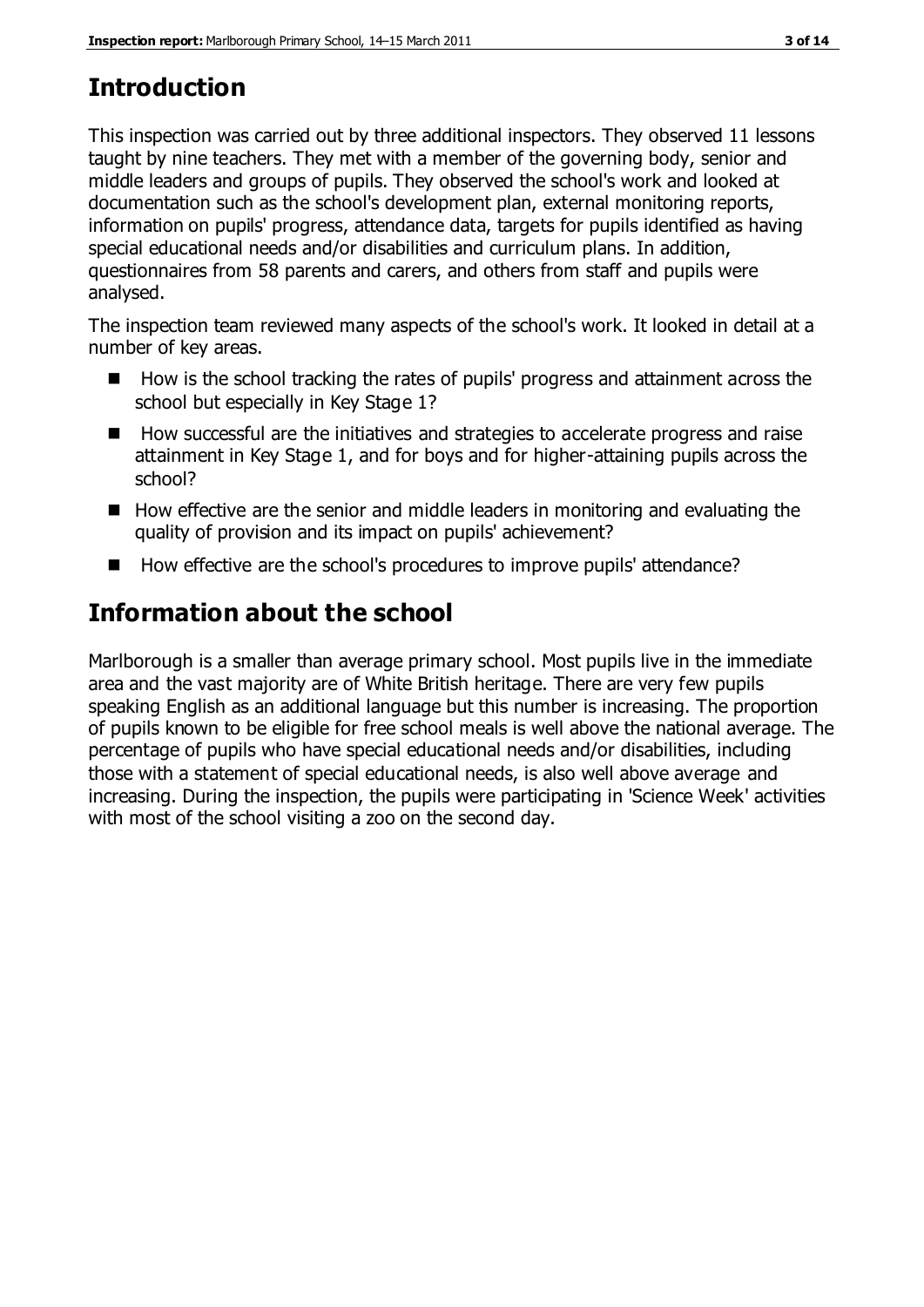**Inspection grades: 1 is outstanding, 2 is good, 3 is satisfactory, and 4 is inadequate** Please turn to the glossary for a description of the grades and inspection terms

# **Inspection judgements**

| Overall effectiveness: how good is the school?  |                |
|-------------------------------------------------|----------------|
| The school's capacity for sustained improvement | $\overline{2}$ |

#### **Main findings**

This is a good school and one that is improving rapidly, having made significant progress since the last inspection. The school has been supported well by the local authority and by other partner schools and the headteacher, deputy headteacher and governors have a good understanding of the strengths and weaknesses of the school. As a consequence, the quality of teaching and learning is now consistently good or better and has resulted in good pupils' progress and rising attainment, particularly in mathematics. These improvements, taken together, demonstrate that the school has good capacity for future improvement.

Staff work effectively to eradicate any differences in the achievement of groups of pupils. Pupils also behave and respect each other well. This is because staff have very high expectations of them. By the end of Year 6, pupils' attainment is average and their achievement is good. Nevertheless, attainment in English, and especially in writing, is below average. Inspectors' own observations confirm that good programmes have been developed to address this weakness resulting in higher attainment, especially at Key Stage 1 and for pupils capable of achieving the highest standards. Effective systems to track pupils' progress and to assign challenging targets have been central to this improvement, as teachers know each pupil extremely well. Lessons are modified well to meet the needs of all pupils, assessment strategies are effective. The creative curriculum meets the needs of pupils, and especially boys, because it is well organised and delivered. Pupils state that they enjoy the performance, filmmaking, art and visits the curriculum provides.

The personal development and well-being of the pupils are given a high priority. The care, guidance and support for pupils are also good, especially for those pupils with special educational needs and/or disabilities, together with those whose circumstances may make them vulnerable. A 'Nurture Class' and the many therapy sessions effectively support those children with specific needs. Most pupils behave well around the school and in lessons and pupils state that they feel safe, as the result of the high expectations of the staff and the level of care and support they receive. However, pupils' attendance rates are now close to average following significant improvements over the past few years. The school has worked hard to reduce the number of persistent absentees but the number of absences resulting from holidays taken during term time is still too high.

The school is very much part of the local community. Its commitment to share school

facilities, such as the hall and areas of the playground, has been welcomed. The many displays in the school demonstrate that links with the local community are strong. The pupils' awareness and understanding of the way of life of more diverse communities in the United Kingdom are insufficiently developed.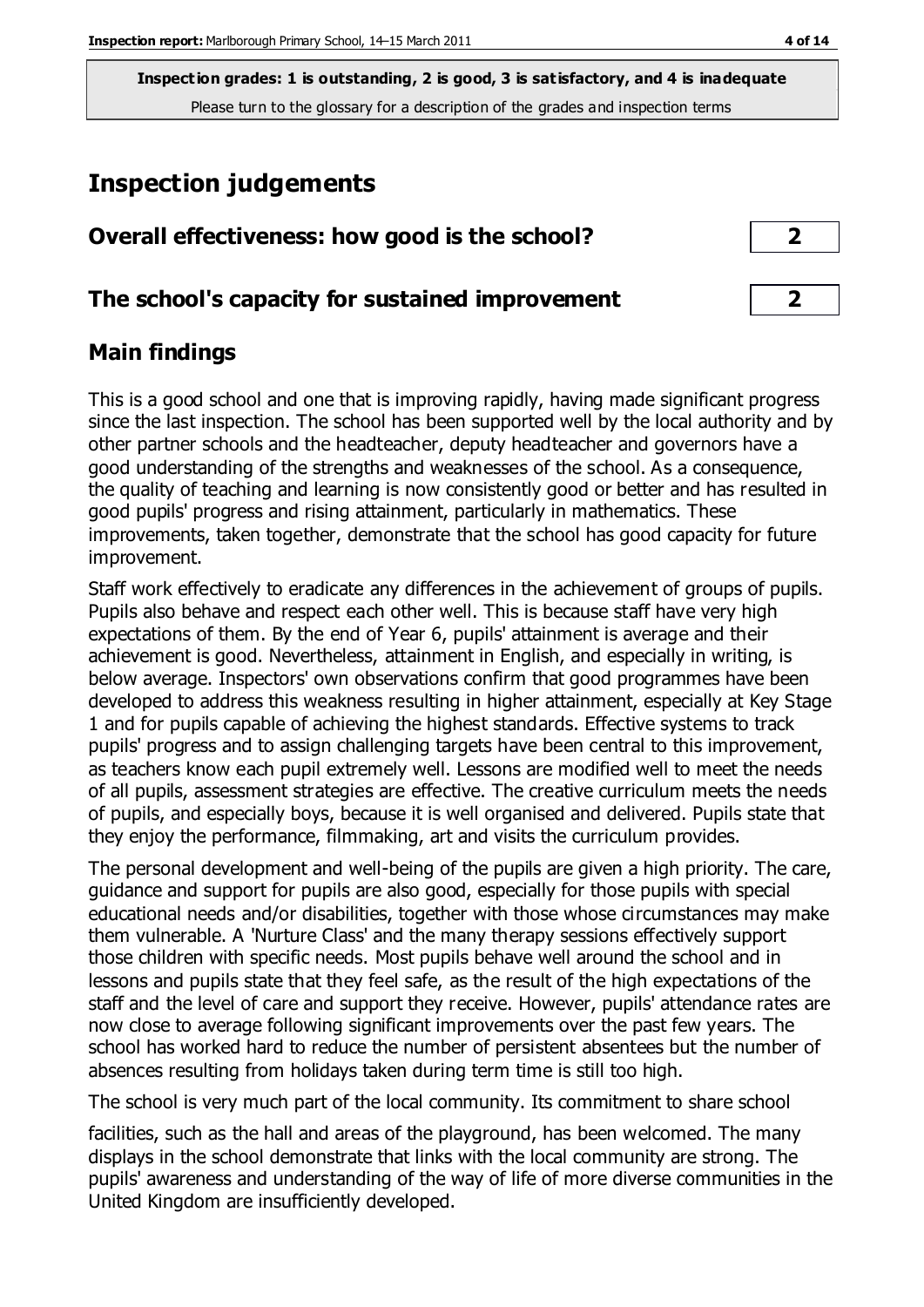**Inspection grades: 1 is outstanding, 2 is good, 3 is satisfactory, and 4 is inadequate** Please turn to the glossary for a description of the grades and inspection terms

#### **What does the school need to do to improve further?**

- Raise attainment in English, and especially in writing, by developing the use of learning walls to boost expectations for pupils and ensuring pupils act more purposefully on the advice they receive on how to improve.
- Raise levels of pupils' attendance to at least 95% by December 2011 by working more closely with parents and carers who take holidays in term time.
- Strengthen pupils' understanding of their place in a culturally diverse United Kingdom by establishing links with a school located within a contrasting community.

#### **Outcomes for individuals and groups of pupils 2**

The quality of learning and progress in lessons is good. Pupils behave well, and mature into polite, thoughtful and considerate young people. The overwhelming majority of pupils are enthusiastic about their tasks and respond appropriately to teachers' requests and demonstrate very positive attitudes to learning. In Year 1, the learning environment has been carefully modified to meet the needs of the pupils. Building on their visit to the zoo, for example, the children were observed enthusiastically learning letters and sounds, extending their vocabulary, being creative and conducting internet research. Many demonstrated a readiness for learning, independence and curiosity that are typical in all classes and represent a vast improvement from their relative starting points. In Year 6, pupils were observed successfully using strategies to solve and check their written methods in mathematics; here, the pupils demonstrated well-developed skills and perseverance.

Attainment is average by the end of Year 6. In 2010, pupils' performance in mathematics was stronger than that in English. Despite this success, leaders are anything but complacent, being ever vigilant to continue to help pupils improve their analysis in writing skills. Overall, from below average starting points, pupils make good progress and their achievement is good. Pupils who have special educational needs and/or disabilities make good progress, as do those who speak English as an additional language. This is as a result of effective guidance and one-to-one tuition given by teachers and teaching assistants to meet their needs effectively and carefully track their progress through the use of rigorous systems. An increasing number of pupils are now achieving the highest standards in both key stages.

Pupils are very enthusiastic about many aspects of school life, such as themed weeks, school visits and the many extra-curricular activities planned for them. The pupils are very proud of the artwork and displays that adorn the corridors and which demonstrate high levels of skill and commitment.

Behaviour is good in lessons and around the school. Pupils feel safe in school and show a good understanding of the risks from potentially unsafe situations. They have a good understanding of the importance of leading a healthy lifestyle.  $\bullet$  Attendance has improved and is now close to average. This has been due to a reduction in the number of persistent absentees and higher attendance among those pupils whose circumstances make them vulnerable. Improved attendance and higher attainment, especially in mathematics, mean that pupils are adequately prepared for the next stage of their school career.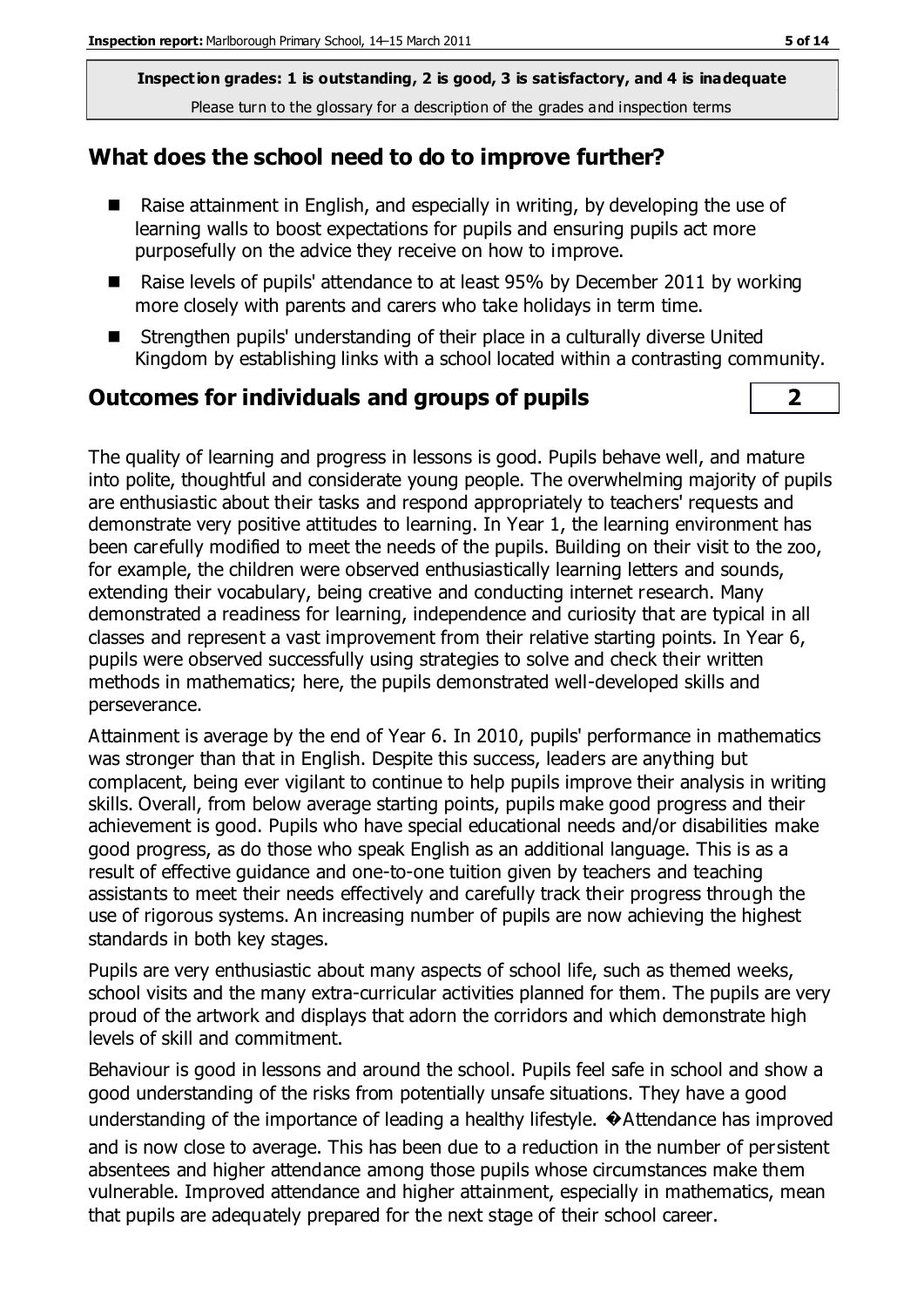# **Inspection grades: 1 is outstanding, 2 is good, 3 is satisfactory, and 4 is inadequate**

Please turn to the glossary for a description of the grades and inspection terms

These are the grades for pupils' outcomes

| Pupils' achievement and the extent to which they enjoy their learning                                                     | $\overline{2}$ |
|---------------------------------------------------------------------------------------------------------------------------|----------------|
| Taking into account:<br>Pupils' attainment <sup>1</sup>                                                                   | 3              |
| The quality of pupils' learning and their progress                                                                        | $\mathcal{P}$  |
| The quality of learning for pupils with special educational needs and/or disabilities<br>and their progress               | 2              |
| The extent to which pupils feel safe                                                                                      | 2              |
| Pupils' behaviour                                                                                                         | 2              |
| The extent to which pupils adopt healthy lifestyles                                                                       | 2              |
| The extent to which pupils contribute to the school and wider community                                                   | 3              |
| The extent to which pupils develop workplace and other skills that will contribute to<br>their future economic well-being | 3              |
| Taking into account:<br>Pupils' attendance <sup>1</sup>                                                                   | 3              |
| The extent of pupils' spiritual, moral, social and cultural development                                                   | 3              |

<sup>1</sup> The grades for attainment and attendance are: 1 is high; 2 is above average; 3 is broadly average; and 4 is low

#### **How effective is the provision?**

Teaching and learning are good. Importantly, this is consistent across the school and represents an improvement since the last inspection. The school's creative and stimulating curriculum has a significant impact on pupils' willingness to learn and engagement. In many lessons, there are strong elements that help pupils of all abilities to make good progress; high expectations, effective behaviour management strategies, planning to meet the needs of all pupils and clearly articulated learning objectives are typical. Most teachers keep up a brisk pace and help pupils to meet their high expectations by asking challenging questions, and this has resulted in improved outcomes for those pupils capable of achieving the highest standards. Teachers' improved expectations of pupils' progress are reflected in the challenging targets set for individuals and year groups. Teachers give high-quality feedback to the pupils through carefully worded oral and written comments and all pupils have a good understanding of their targets and what to do to improve. However, the school recognises that this needs to be strengthened through the improved use of the learning walls that feature in each classroom by including samples of assessed writing. In some lessons, for example, staff were seen to be helping pupils assess their own and each other's work very effectively, and encouraging them to identify what to do next. This was clear in an English lesson in a Year 2 class where pupils were enthusiastic and sensible as they dramatically acted scenes and judged each other's performances.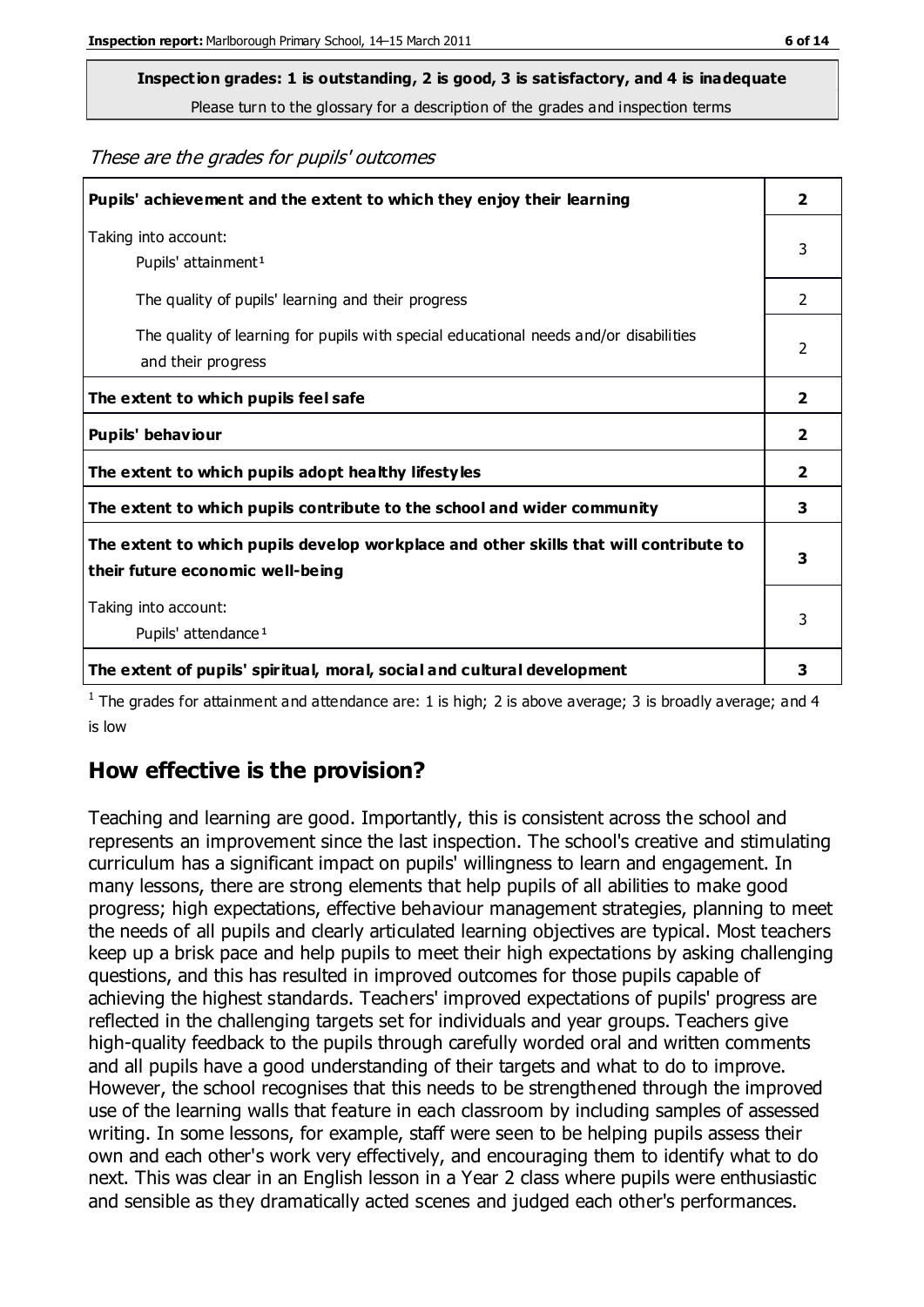#### **Inspection grades: 1 is outstanding, 2 is good, 3 is satisfactory, and 4 is inadequate** Please turn to the glossary for a description of the grades and inspection terms

Throughout the school, positive relationships between staff and pupils contribute to the pupils' readiness to learn. There are many examples of where the school has worked extremely well with pupils, their families and outside agencies to help remove barriers to learning, such as the use of therapeutic services. The impact of the school's extremely effective support, guidance and care is evident in the pupils' good standard of behaviour and developing social skills. Rates of attendance are improving because of multi-agency support, targeted use of the breakfast club, an 'Early Bird Lottery' and robust systems to challenge absence and lateness. However, the school recognises the need to mitigate the impact of pupils' absence by working more closely with parents and carers who take holidays during term time.

| The quality of teaching                                                                                    |  |
|------------------------------------------------------------------------------------------------------------|--|
| Taking into account:                                                                                       |  |
| The use of assessment to support learning                                                                  |  |
| The extent to which the curriculum meets pupils' needs, including, where relevant,<br>through partnerships |  |
| The effectiveness of care, guidance and support                                                            |  |

These are the grades for the quality of provision

#### **How effective are leadership and management?**

The headteacher and deputy headteacher have worked effectively to develop a shared and accurate understanding of the school's strengths and areas for development. This has ensured that the school has made the necessary improvements from the last inspection and has resulted in better outcomes for pupils, especially in terms of progress and attainment and consistency in teaching and assessment. Comments from staff in the questionnaires are highly supportive of the school's leadership and direction. The governing body ensures that all statutory duties are fulfilled; it has a good understanding of the school's strengths and areas for development and holds the school to account when necessary. Staff and governors ensure that discrimination in any form is not tolerated and the school is effective in promoting equal opportunities that have helped all groups of pupils to make similar progress. It values the opinions of parents and carers and pupils and acts upon these. Procedures to safeguard pupils' well-being, safety and health are adequate and all members of staff and governors are well trained. Checks made during the recruitment of staff follow recommended guidelines and are recorded carefully.

The contribution the school makes to community cohesion is satisfactory. A plan and clear actions are in place for promoting pupils' understanding from a local perspective. Links with other local schools and community-based organisations to promote the personal and academic development of the pupils and the professional development of the teachers are effective. This includes the link with Real Ideas Organisation that has had a profound effect on curriculum planning and delivery. However, the need to expand the school's links to provide better national perspectives is well understood by the school, as these connections are not yet sufficiently well developed.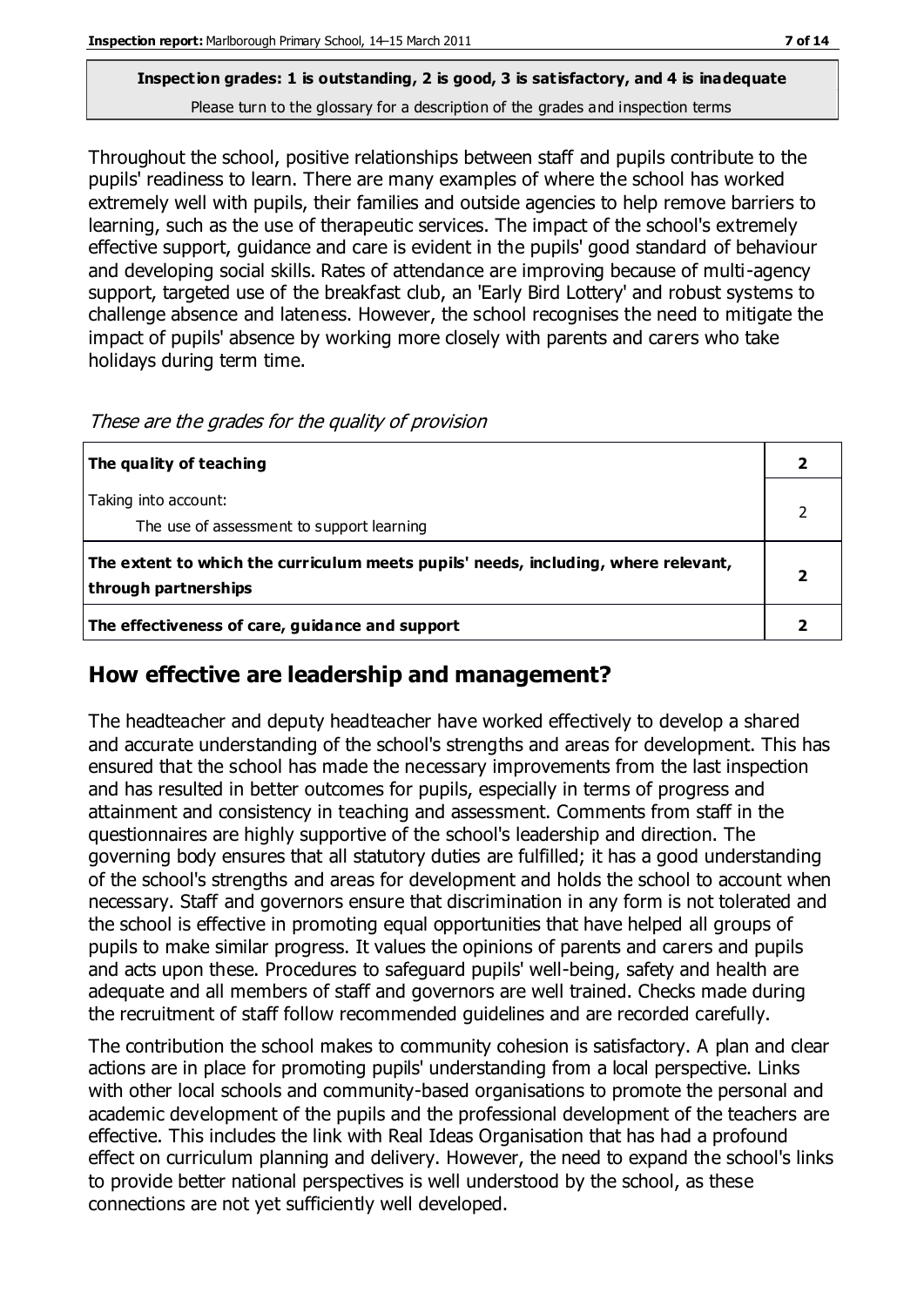**Inspection grades: 1 is outstanding, 2 is good, 3 is satisfactory, and 4 is inadequate**

Please turn to the glossary for a description of the grades and inspection terms

|  |  | These are the grades for leadership and management |
|--|--|----------------------------------------------------|
|  |  |                                                    |

| The effectiveness of leadership and management in embedding ambition and driving<br>improvement                                                                  | $\overline{2}$          |
|------------------------------------------------------------------------------------------------------------------------------------------------------------------|-------------------------|
| Taking into account:<br>The leadership and management of teaching and learning                                                                                   | $\mathcal{P}$           |
| The effectiveness of the governing body in challenging and supporting the<br>school so that weaknesses are tackled decisively and statutory responsibilities met | 3                       |
| The effectiveness of the school's engagement with parents and carers                                                                                             | 3                       |
| The effectiveness of partnerships in promoting learning and well-being                                                                                           | 2                       |
| The effectiveness with which the school promotes equality of opportunity and tackles<br>discrimination                                                           | $\overline{\mathbf{2}}$ |
| The effectiveness of safeguarding procedures                                                                                                                     | 3                       |
| The effectiveness with which the school promotes community cohesion                                                                                              | 3                       |
| The effectiveness with which the school deploys resources to achieve value for money                                                                             | 2                       |

#### **Early Years Foundation Stage**

Children get off to a good start in the Nursery and Reception classes. Overall, children start school mostly with a range of skills that are well below that which is expected for their age. By the end of Reception, they attain levels that are just below those expected for their age and make good progress. Nevertheless, some weaknesses still remain, especially in personal and social skills and communication, language and literacy. Children feel very secure and supported as individuals as a result of the commitment of the staff and effective leadership. The newly formed team of adults has a good understanding of the needs of each child and the curriculum has been adapted successfully to reflect individual interests. Adults monitor the progress of each child skilfully through welldeveloped systems to assess and record progress. All adults have high expectations, provide clear routines and have developed positive relationships with parents to support transition.

There is a good balance of adult-led and child-initiated activities and as a consequence there were high levels of enjoyment both inside the classrooms and in the well-resourced outdoor learning area (especially on the pirate ship!). Children were highly motivated as they searched for Noah's 'lost animals' during a guided writing exercise to prepare them for their forthcoming visit to the zoo. The personal care and well-being of the children are given a high priority and the school has developed effective partnerships with external agencies to support the many vulnerable children it receives.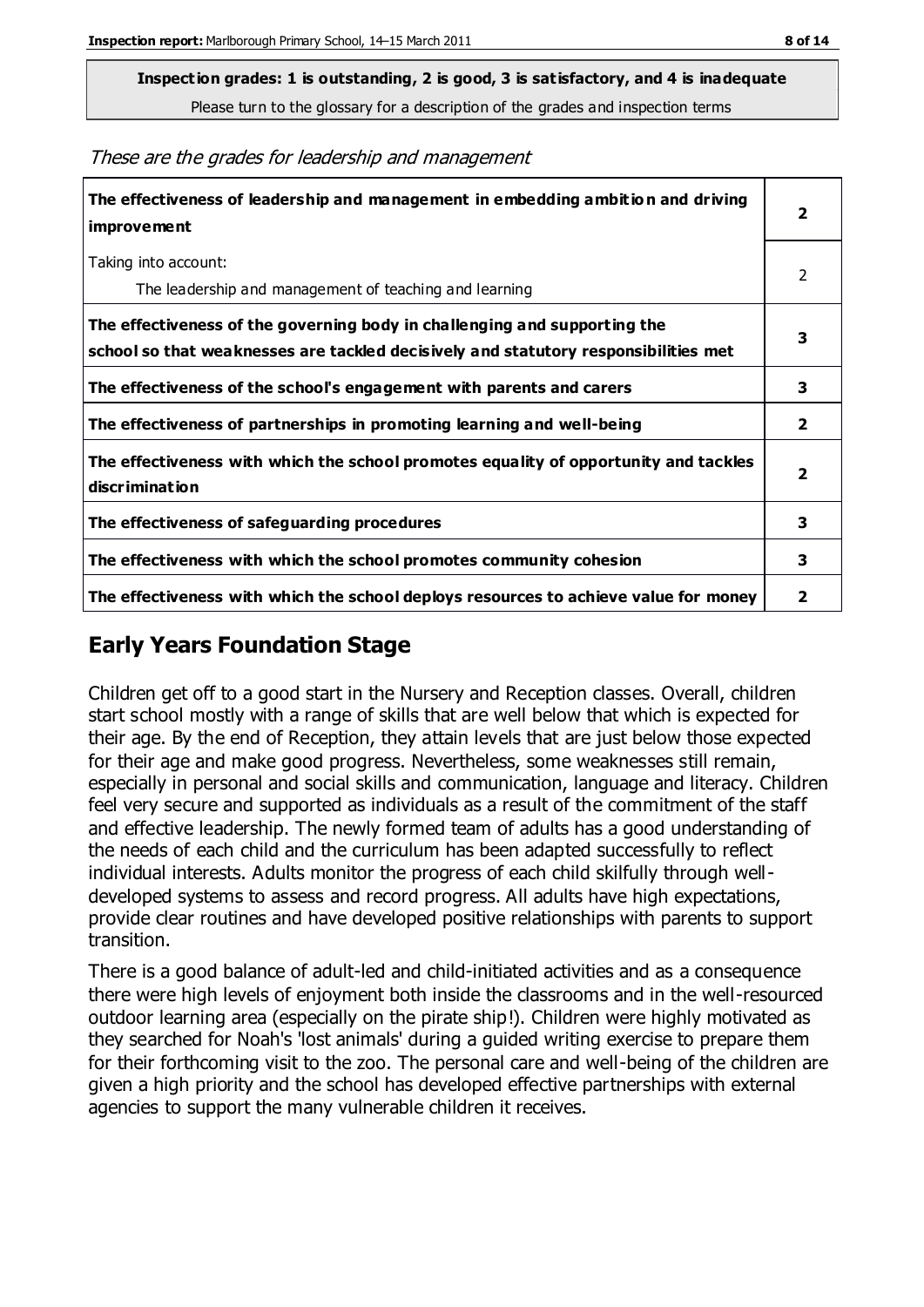**Inspection grades: 1 is outstanding, 2 is good, 3 is satisfactory, and 4 is inadequate**

Please turn to the glossary for a description of the grades and inspection terms

These are the grades for the Early Years Foundation Stage

| Overall effectiveness of the Early Years Foundation Stage                             |  |
|---------------------------------------------------------------------------------------|--|
| Taking into account:<br>Outcomes for children in the Early Years Foundation Stage     |  |
| The quality of provision in the Early Years Foundation Stage                          |  |
| The effectiveness of leadership and management of the Early Years Foundation<br>Stage |  |

#### **Views of parents and carers**

Thirty three per cent of parents and carers returned the questionnaire. The very large majority were very supportive of the school. There were few written comments. Among these, there were several positive comments, such as: 'The school has enabled my son to excel at his level and we have stayed in the area specifically to enable him to remain at Marlborough because of the teaching staff.' A small number of parents expressed concerns over the standard of behaviour of pupils in the school. While the inspection team appreciates that the school has its challenges, it judged that most pupils behave well and incidents of inappropriate behaviour are rare and the staff deal with them effectively.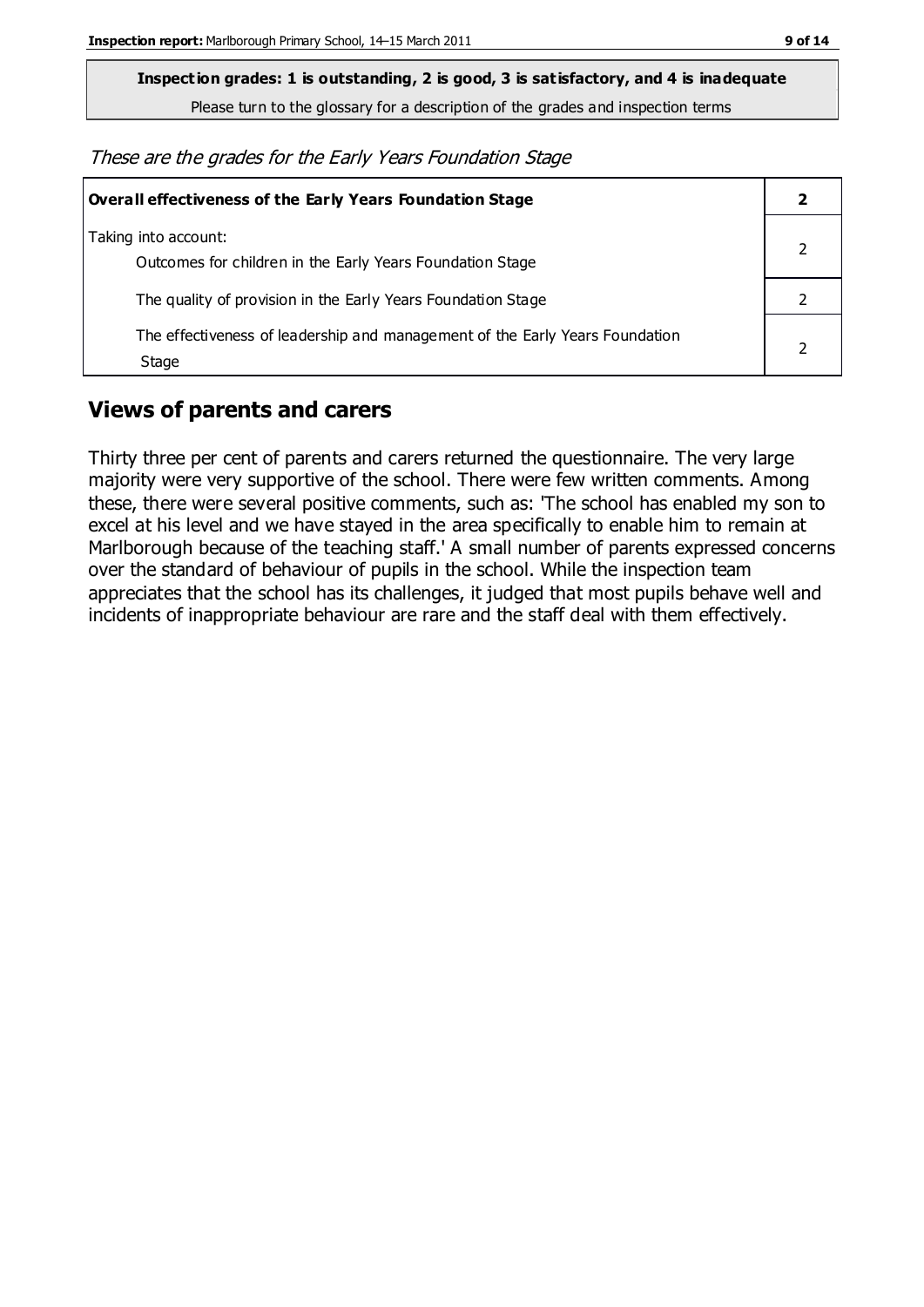#### **Responses from parents and carers to Ofsted's questionnaire**

Ofsted invited all the registered parents and carers of pupils registered at Marlborough Primary School to complete a questionnaire about their views of the school.

In the questionnaire, parents and carers were asked to record how strongly they agreed with 13 statements about the school.

The inspection team received 58 completed questionnaires by the end of the on-site inspection. In total, there are 177 pupils registered at the school.

| <b>Statements</b>                                                                                                                                                                                                                                       |              | <b>Strongly</b><br>agree | <b>Agree</b> |               | <b>Disagree</b> |                | <b>Strongly</b><br>disagree |                |
|---------------------------------------------------------------------------------------------------------------------------------------------------------------------------------------------------------------------------------------------------------|--------------|--------------------------|--------------|---------------|-----------------|----------------|-----------------------------|----------------|
|                                                                                                                                                                                                                                                         | <b>Total</b> | $\frac{0}{0}$            | <b>Total</b> | $\frac{0}{0}$ | <b>Total</b>    | $\frac{0}{0}$  | <b>Total</b>                | $\frac{0}{0}$  |
| My child enjoys school                                                                                                                                                                                                                                  | 31           | 53                       | 25           | 43            | $\overline{2}$  | 3              | 0                           | $\mathbf 0$    |
| The school keeps my child<br>safe                                                                                                                                                                                                                       | 36           | 62                       | 20           | 34            | $\overline{2}$  | 3              | $\mathbf 0$                 | $\mathbf 0$    |
| My school informs me about<br>my child's progress                                                                                                                                                                                                       | 22           | 38                       | 32           | 55            | 4               | $\overline{7}$ | $\mathbf 0$                 | $\mathbf 0$    |
| My child is making enough<br>progress at this school                                                                                                                                                                                                    | 22           | 38                       | 33           | 57            | $\overline{2}$  | 3              | $\mathbf{1}$                | $\overline{2}$ |
| The teaching is good at this<br>school                                                                                                                                                                                                                  | 28           | 48                       | 25           | 43            | 4               | $\overline{7}$ | $\mathbf 0$                 | $\mathbf 0$    |
| The school helps me to<br>support my child's learning                                                                                                                                                                                                   | 23           | 40                       | 31           | 53            | $\overline{2}$  | 3              | $\mathbf{1}$                | $\overline{2}$ |
| The school helps my child to<br>have a healthy lifestyle                                                                                                                                                                                                | 22           | 38                       | 33           | 57            | 3               | 5              | $\mathbf 0$                 | $\mathbf 0$    |
| The school makes sure that<br>my child is well prepared for<br>the future (for example<br>changing year group,<br>changing school, and for<br>children who are finishing<br>school, entering further or<br>higher education, or entering<br>employment) | 21           | 36                       | 29           | 50            | 5               | 9              | $\mathbf{1}$                | $\overline{2}$ |
| The school meets my child's<br>particular needs                                                                                                                                                                                                         | 25           | 43                       | 27           | 47            | 5               | 9              | $\mathbf 0$                 | $\mathbf 0$    |
| The school deals effectively<br>with unacceptable behaviour                                                                                                                                                                                             | 22           | 38                       | 23           | 40            | 6               | 10             | 6                           | 10             |
| The school takes account of<br>my suggestions and concerns                                                                                                                                                                                              | 15           | 26                       | 28           | 48            | 9               | 16             | 4                           | 7              |
| The school is led and<br>managed effectively                                                                                                                                                                                                            | 17           | 29                       | 32           | 55            | 3               | 5              | $\overline{4}$              | $\overline{7}$ |
| Overall, I am happy with my<br>child's experience at this<br>school                                                                                                                                                                                     | 27           | 47                       | 28           | 48            | $\pmb{0}$       | $\bf{0}$       | 3                           | 5              |

The table above summarises the responses that parents and carers made to each statement. The percentages indicate the proportion of parents and carers giving that response out of the total number of completed questionnaires. Where one or more parents and carers chose not to answer a particular question, the percentages will not add up to 100%.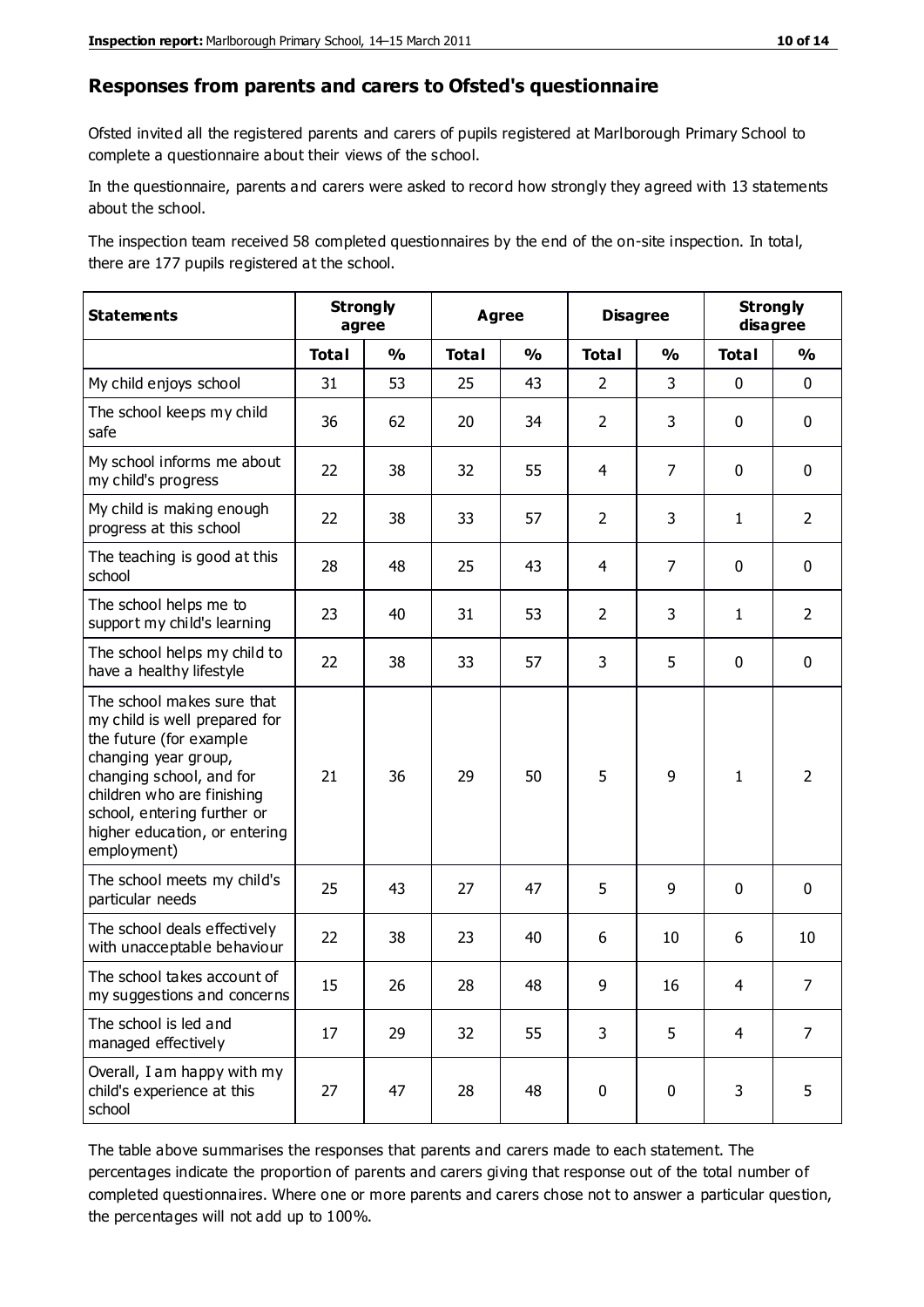### **Glossary**

| Grade   | <b>Judgement</b> | <b>Description</b>                                                                                                                                                                                                            |
|---------|------------------|-------------------------------------------------------------------------------------------------------------------------------------------------------------------------------------------------------------------------------|
| Grade 1 | Outstanding      | These features are highly effective. An outstanding school<br>provides exceptionally well for all its pupils' needs.                                                                                                          |
| Grade 2 | Good             | These are very positive features of a school. A school that<br>is good is serving its pupils well.                                                                                                                            |
| Grade 3 | Satisfactory     | These features are of reasonable quality. A satisfactory<br>school is providing adequately for its pupils.                                                                                                                    |
| Grade 4 | Inadequate       | These features are not of an acceptable standard. An<br>inadequate school needs to make significant improvement<br>in order to meet the needs of its pupils. Ofsted inspectors<br>will make further visits until it improves. |

#### **What inspection judgements mean**

#### **Overall effectiveness of schools**

|                       | Overall effectiveness judgement (percentage of schools) |      |                     |                   |
|-----------------------|---------------------------------------------------------|------|---------------------|-------------------|
| <b>Type of school</b> | <b>Outstanding</b>                                      | Good | <b>Satisfactory</b> | <b>Inadequate</b> |
| Nursery schools       | 59                                                      | 35   | 3                   | 3                 |
| Primary schools       | 9                                                       | 44   | 39                  | 7                 |
| Secondary schools     | 13                                                      | 36   | 41                  | 11                |
| Sixth forms           | 15                                                      | 39   | 43                  | 3                 |
| Special schools       | 35                                                      | 43   | 17                  | 5                 |
| Pupil referral units  | 21                                                      | 42   | 29                  | 9                 |
| All schools           | 13                                                      | 43   | 37                  | 8                 |

New school inspection arrangements were introduced on 1 September 2009. This means that inspectors now make some additional judgements that were not made previously.

The data in the table above are for the period 1 September 2009 to 31 August 2010 and are consistent with the latest published official statistics about maintained school inspection outcomes (see **[www.ofsted.gov.uk](http://www.ofsted.gov.uk/)**).

The sample of schools inspected during 2009/10 was not representative of all schools nationally, as weaker schools are inspected more frequently than good or outstanding schools.

Percentages are rounded and do not always add exactly to 100.

Sixth form figures reflect the judgements made for the overall effectiveness of the sixth form in secondary schools, special schools and pupil referral units.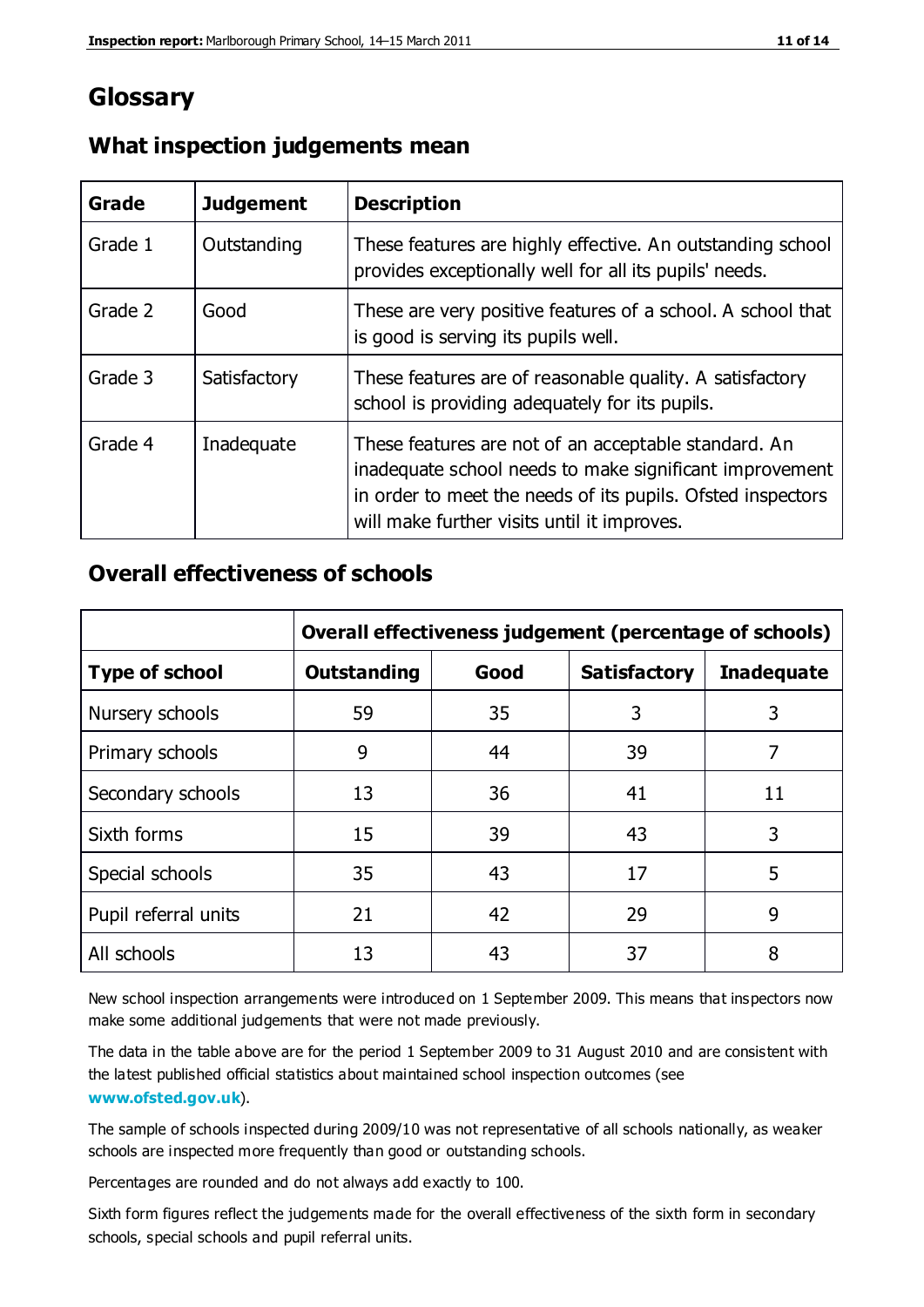# **Common terminology used by inspectors**

| Achievement:                  | the progress and success of a pupil in their learning,<br>development or training.                                                                                                                                                          |
|-------------------------------|---------------------------------------------------------------------------------------------------------------------------------------------------------------------------------------------------------------------------------------------|
| Attainment:                   | the standard of the pupils' work shown by test and<br>examination results and in lessons.                                                                                                                                                   |
| Capacity to improve:          | the proven ability of the school to continue<br>improving. Inspectors base this judgement on what<br>the school has accomplished so far and on the quality<br>of its systems to maintain improvement.                                       |
| Leadership and management:    | the contribution of all the staff with responsibilities,<br>not just the headteacher, to identifying priorities,<br>directing and motivating staff and running the school.                                                                  |
| Learning:                     | how well pupils acquire knowledge, develop their<br>understanding, learn and practise skills and are<br>developing their competence as learners.                                                                                            |
| <b>Overall effectiveness:</b> | inspectors form a judgement on a school's overall<br>effectiveness based on the findings from their<br>inspection of the school. The following judgements,<br>in particular, influence what the overall effectiveness<br>judgement will be. |
|                               | The school's capacity for sustained<br>improvement.                                                                                                                                                                                         |
|                               | Outcomes for individuals and groups of pupils.                                                                                                                                                                                              |
|                               | The quality of teaching.                                                                                                                                                                                                                    |
|                               | The extent to which the curriculum meets<br>pupils' needs, including, where relevant,<br>through partnerships.                                                                                                                              |
|                               | The effectiveness of care, guidance and<br>support.                                                                                                                                                                                         |
| Progress:                     | the rate at which pupils are learning in lessons and<br>over longer periods of time. It is often measured by<br>comparing the pupils' attainment at the end of a key                                                                        |

stage with their attainment when they started.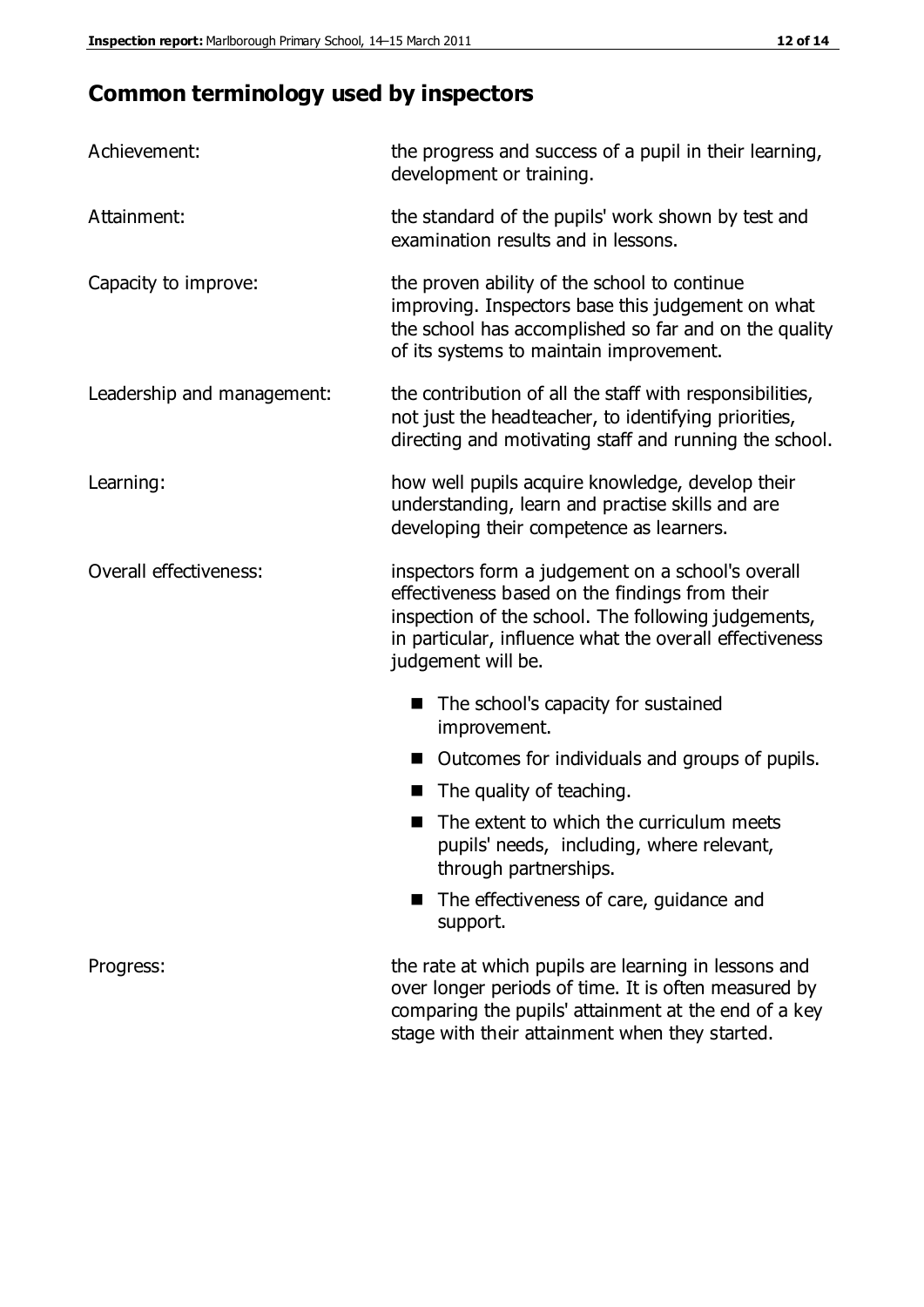#### **This letter is provided for the school, parents and carers to share with their children. It describes Ofsted's main findings from the inspection of their school.**

16 March 2011

#### Dear Pupils

#### **Inspection of Marlborough Primary School, Plymouth, PL1 4NJ**

Thank you for making us welcome in your school. We thoroughly enjoyed joining you in lessons and seeing you at work. We think your school gives you a good education overall. This is what we particularly appreciated:

- Many of you are making good progress and you are working particularly hard at improving your reading, writing and number skills.
- Most of you behave well in lessons and in the playground.
- You understand the importance of healthy eating and exercise.
- You are taught well and teachers plan many interesting activities for you to do in lessons, and you particularly enjoy sport, performing and art.
- You say you feel safe in school and this is because all the adults do a good job in looking after you and making sure that you get help whenever you need it.
- The headteacher and deputy headteacher lead your school well and all the adults, including the governors, are working hard to improve the school.

We have given the school three recommendations to help you do better.

- Your teachers need to do more to help you to do better in writing by improving the displays that help you to learn.
- The school needs to continue to work to make sure that more of you attend school more often.
- You need to be helped to understand more about other communities further away in the United Kingdom.

We hope you will carry on enjoying learning and helping your teachers to make Marlborough Primary School to be an even better school.

Yours sincerely

Ken Bryan Lead inspector



improving lives